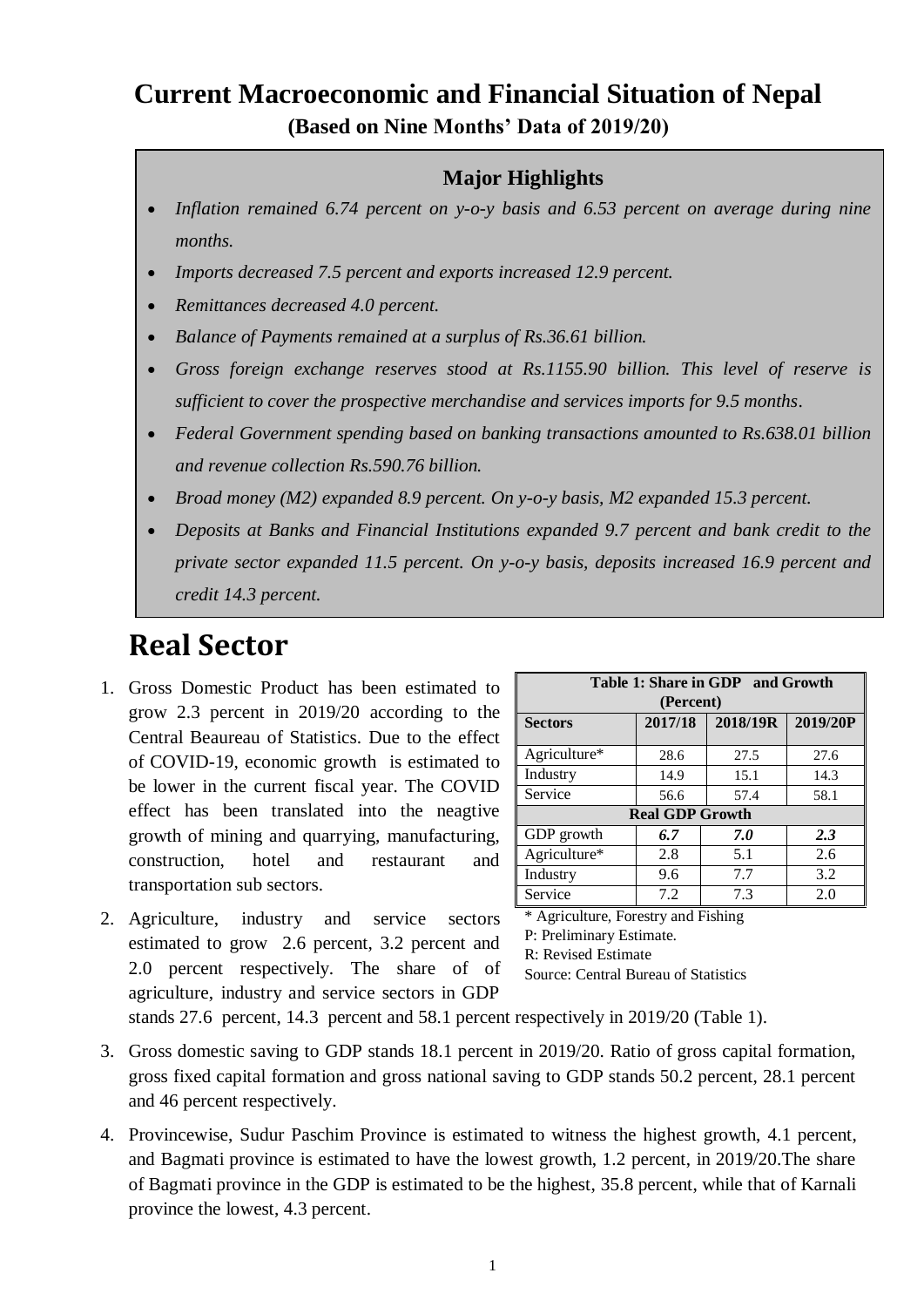| <b>Table 2: Provincewise Gross Domestic Product</b>                                       |          |                 |                         |           |  |  |
|-------------------------------------------------------------------------------------------|----------|-----------------|-------------------------|-----------|--|--|
| Province                                                                                  |          | GDP growth rate | Provincial Share in GDP |           |  |  |
|                                                                                           | 2018/19* | 2019/20**       | 2018/19*                | 2019/20** |  |  |
| Province 1                                                                                | 7.4      | 3.4             | 15.7                    | 15.8      |  |  |
| Province 2                                                                                | 8.1      | 2.3             | 13.6                    | 13.8      |  |  |
| Bagmati                                                                                   | 6.4      | 1.2             | 36.4                    | 35.8      |  |  |
| Gandaki                                                                                   | 6.7      | 2.7             | 8.9                     | 8.9       |  |  |
| Province 5                                                                                | 6.8      | 2.0             | 14.2                    | 14.2      |  |  |
| Karnali                                                                                   | 8.1      | 3.6             | 4.2                     | 4.3       |  |  |
| Sudurpaschim                                                                              | 6.9      | 4.1             | 7.0                     | 7.2       |  |  |
| Source: Central Bureau of Statistics.<br>*Revised Estimates.<br>** Preliminary Estimates. |          |                 |                         |           |  |  |

## **Inflation**

#### **Consumer Price Inflation**

- 5. The y-o-y consumer price inflation stood at 6.74 percent in mid-April 2020 compared to 4.44 percent a year ago. Food and beverage inflation stood at 9.68 percent whereas non-food and service inflation stood at 4.48 percent in the review month.
- 6. Within the food and beverage group, the price of vegetables, fruits, spices and pulses and legumes sub-groups rose significantly in the review month. Within the non-food and service group, the price of education, health and clothes and footwear subgroups rose moderately in the review month.
- 7. In the review month, the Kathmandu Valley witnessed 7.19 percent inflation followed by 7.04 percent in the Terai, 5.84 percent in the Hill and 4.83 percent in the Mountain. These regions had witnessed 4.74 percent, 3.95 percent, 4.80 percent and 6.20 percent inflation respectively a year ago.



| Table 3: y-o-y Consumer Price Inflation (Percent) |       |      |       |  |  |
|---------------------------------------------------|-------|------|-------|--|--|
|                                                   | Mid-  | Mid- | Mid-  |  |  |
| <b>Particulars</b>                                | April | Mar  | April |  |  |
|                                                   | 2019  | 2020 | 2020  |  |  |
| <b>Overall Inflation</b>                          | 4.44  | 6.70 | 6.74  |  |  |
| Food and Beverage                                 | 2.81  | 9.33 | 9.68  |  |  |
| Non-food and Service                              | 5.73  | 4.69 | 4.48  |  |  |

8. The y-o-y consumer price inflation in Nepal in the review month stood at 6.74 percent where as such rate in India (in March) was 5.91 percent. Such rate of inflation in Nepal and India was 4.44 percent and 2.86 percent in the corresponding period of the previous year.

#### **Wholesale Price Inflation**

- 9. The y-o-y wholesale price inflation stood at 7.77 percent in the review month compared to 4.38 percent a year ago.
- 10. The y-o-y wholesale prices of consumption goods; intermediate goods and capital goods increased 8.20 percent, 8.47 percent and 2.75 percent respectively. The wholesale price of construction materials dropped 3.76 percent in the review month.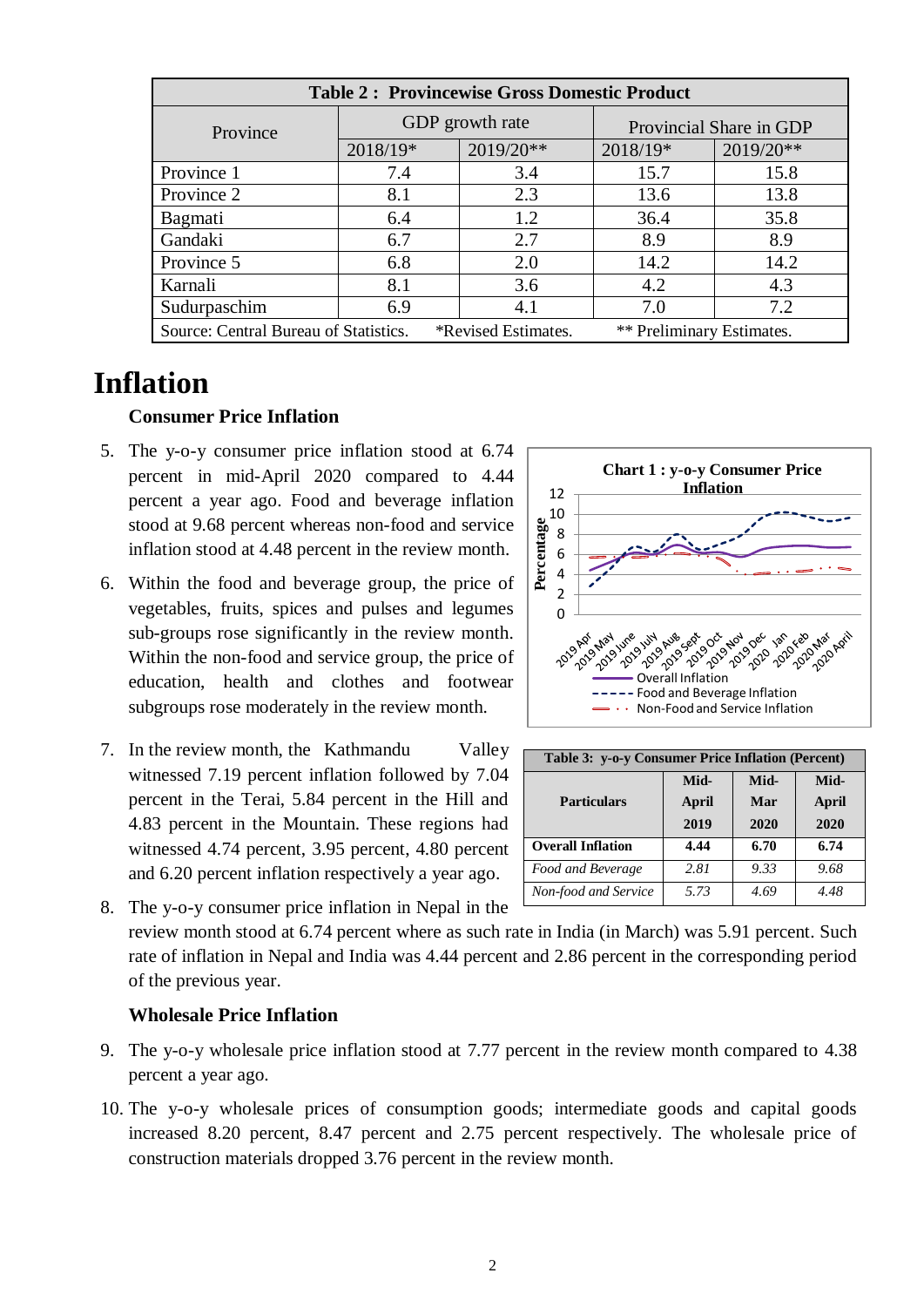#### **Salary and Wage Rate Index**

11. The y-o-y salary and wage rate index increased 7.49 percent in the review month compared to 9.64 percent a year ago. In the review month, salary index and wage rate index increased 13.55 percent and 5.86 percent respectively.

## **External Sector**

#### **Merchandise Trade**

12. In nine months of 2019/20, merchandise exports increased 12.9 percent to Rs.78.82 billion compared to an increase of 17.7 percent a year ago. Destination-wise, exports to India increased 25.4 percent whereas exports to China and other country decreased 28.1 percent and 7.5 percent, respectively. Exports of palm oil, cardamom, medicine (ayurvedic), herbs, toothpaste, among others, increased whereas exports of zinc sheet, wire, readymade garment, juice, woolen carpet, among others decreased in the review period.



13. In nine months of 2019/20, merchandise imports

decreased 7.5 percent to Rs.982.53 billion against an increase of 21.3 percent in the same period of the previous year. Destination-wise, imports from other countries increased 3.1 percent whereas imports from India and China decreased 12.3 percent and 1.0 percent, respectively. Imports of crude palm oil, chemical fertilizer, hot rolled sheet in coil, crude soyabean oil, computer and parts, among others increased whereas imports of petroleum products, M.S. billet, transport equipment and parts, gold, cement, among others decreased in the review period.

- 14. Based on customs points, exports from Birgunj, Biratnagar, Mechi and Tatopani Customs Office increased whereas exports from other customs points decreased. On the import side, imports from Dry Port Customs Office increased whereas imports from other customs points decreased in the review period.
- 15. Total trade deficit narrowed down 8.9 percent to Rs.903.72 billion in the nine months of 2019/20. Such deficit had expanded 21.5 percent in the same period of the previous year. The exportimport ratio increased to 8.0 percent in the review period from 6.6 percent in the corresponding period of the previous year.

#### **Export-Import Price Index**

16. The y-o-y unit value export price index, based on customs data, increased 0.6 percent and the import price index decreased 3.2 percent in mid-April 2020. The terms of trade index increased 3.9 percent in mid-April 2020 against a decrease of 1.9 percent in the corresponding period of the previous year.

#### **Services**

- 17. Net services income remained at a deficit of Rs.4.59 billion in the review period compared to a deficit of Rs.9.62 billion in the same period of the previous year.
- 18. Under the service account, travel income increased 0.6 percent to Rs. 55.76 billion in the review period which was Rs.55.43 billion in the same period of the previous year.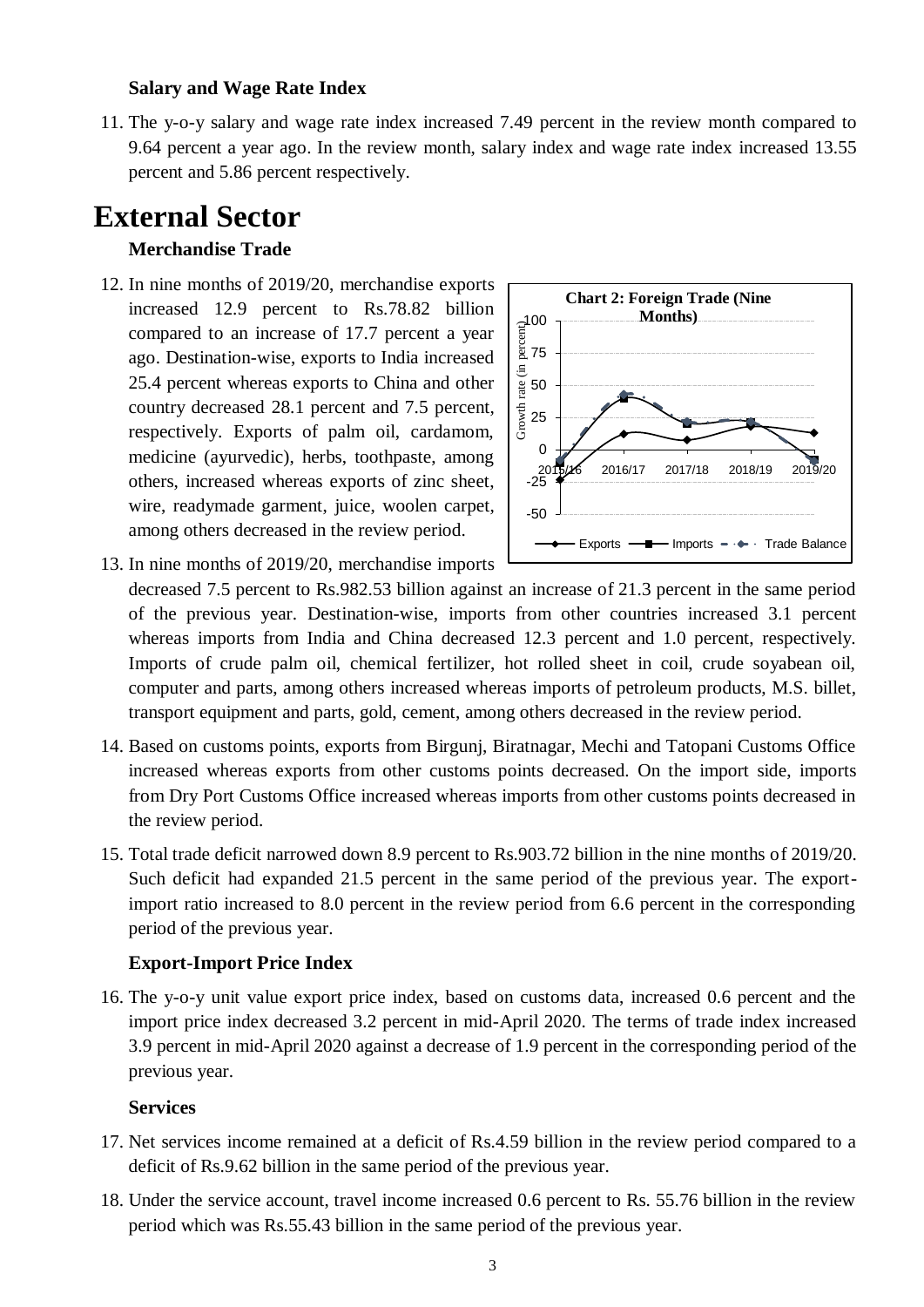19. Under the service account, travel payments decreased 26.4 percent to Rs.50.22 billion, including Rs.24.65 billion for education. Such payments were Rs.68.26 billion and Rs.35.44 billion respectively in the same period of the previous year.

## **Remittances**

- 20. Remittance inflows decreased 4 percent to Rs.626.90 billion in the review period against an increase of 20.9 percent in the same period of the previous year. In the US Dollar terms, such inflows decreased 4.7 percent in the review period against an increase of 9.9 percent in the corresponding period of the previous year.
- 21. Number of Nepali workers (institutional and individual-new and legalized) taking approval for foreign employment increased 10.2 percent in the review period. It had decreased 37.5 percent in the same period of the previous year. The number of Nepali workers (Renew entry) taking approval for foreign employment decreased 15 percent in the review period. It had increased 4.6 percent in the same period of the previous year.
- 22. Net transfer income decreased 4.4 percent to Rs.713.11 billion in the review period. Such income had increased 20.9 percent in the same period of the previous year.

## **Current Account and Balance of Payments**

- 23. The current account registered a deficit of Rs. 135.54 billion in the review period. Such deficit was Rs.204.80 billion in the same period of the previous year. In the US Dollar terms, the current account deficit remained 1.18 billion in the review period compared to 1.80 billion a year ago.
- 24. In the review period, capital transfer and foreign direct investment (FDI) in Nepal amounted to Rs.11.62 billion and Rs.16.48 billion respectively. In the same period of the previous year, capital transfer and FDI amounted to Rs.12.48 billion and Rs.7.10 billion respectively.
- 25. Balance of Payments (BOP) remained at a surplus of Rs.36.61 billion in the review period against a deficit of Rs.64.68 billion in the same period of the previous year. In the US Dollar terms, the overall BOP recorded a surplus of 321 million in the review period against a deficit of 568.5 million in the same period of the previous year.

## **Foreign Exchange Reserves**

- 26. Gross foreign exchange reserves increased 11.3 percent to Rs.1155.90 billion in mid-April 2020 from Rs.1038.92 billion in mid-July 2019. In the US Dollar terms, the gross foreign exchange reserves decreased to 9.49 billion in mid-April 2020 from 9.50 billion in mid-July 2019.
- 27. Of the total foreign exchange reserves, reserves held by NRB increased to Rs.996.08 billion in mid-April 2020 from Rs.902.44 billion in mid-July 2019. Reserves held by banks and financial institutions (except NRB) increased to Rs.159.81 billion in mid-April 2020 from Rs.136.47 billion in mid-July 2019. The share of Indian currency in total reserves stood at 22.9 percent in mid-April 2020.

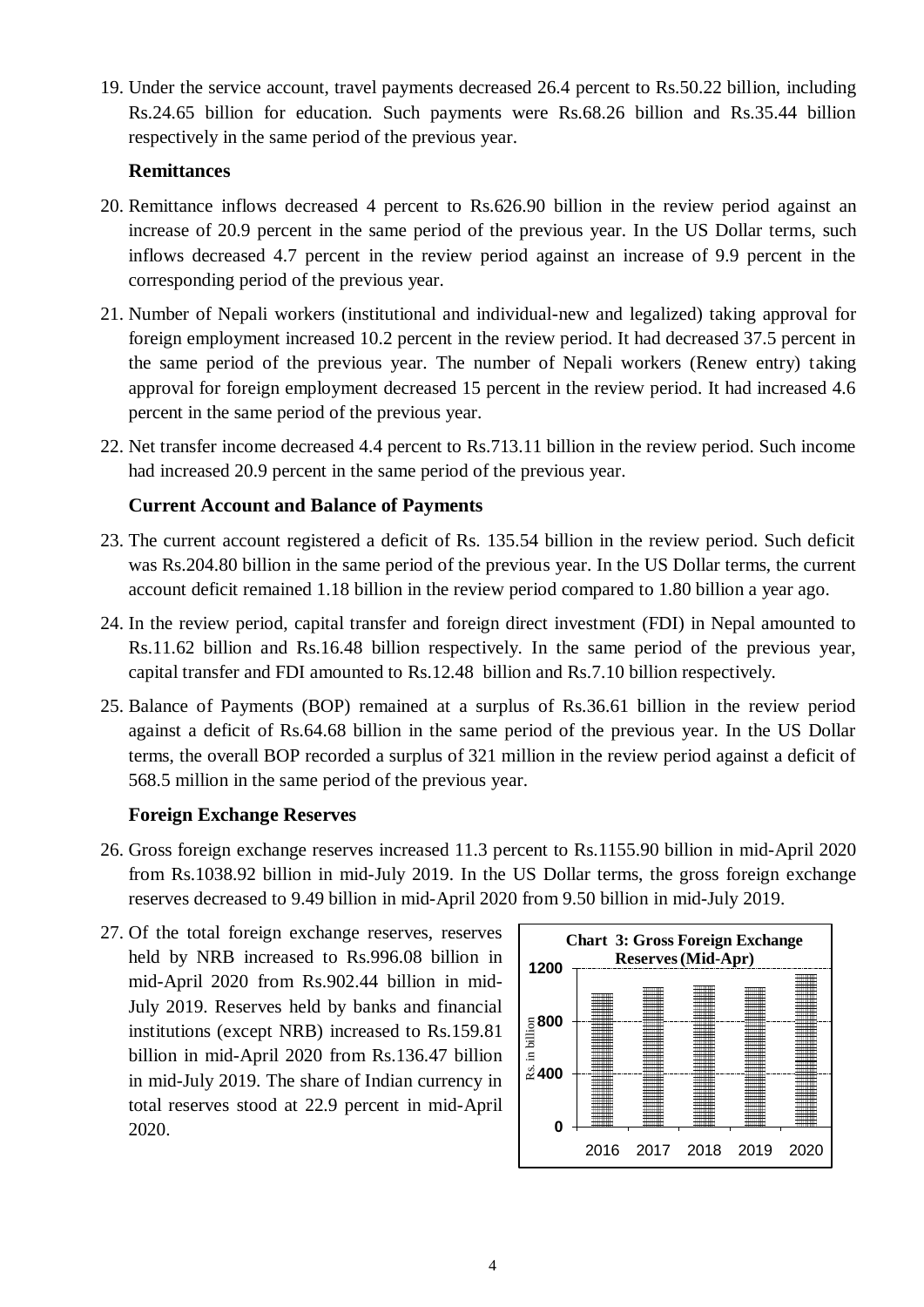### **Foreign Exchange Adequacy Indicators**

28. Based on the imports of the nine months of 2019/20, the foreign exchange reserves of the banking sector is sufficient to cover the prospective merchandise imports of 10.7 months, and merchandise and services imports of 9.5 months. The ratio of reserves-to-GDP, reserves-toimports and reserves-to-M2 stood at 30.7 percent, 78.8 percent and 29.6 percent respectively in mid-April 2020. Such ratios were 30 percent, 64.9 percent and 29.0 percent in mid-July 2019.

## **Price of Oil and Gold**

29. The price of oil (Crude Oil Brent) in the international market decreased 71.7 percent to USD 20.23 per barrel in mid-April 2020 from USD 71.57 per barrel in the same period of the previous year. The price of gold increased 29.9 percent to USD 1680.65 per ounce in mid-April 2020 from USD 1294.30 per ounce in the same period of the previous year.

## **Exchange Rate**

30. Nepalese currency vis-à-vis US Dollar depreciated 10.18 percent in mid-April 2020 from mid-July 2019. It had depreciated 0.9 percent in the same period of the previous year. The buying exchange rate per US Dollar stood at Rs.121.76 in mid-April 2020 compared to Rs.109.36 in mid-July 2019.

# **Fiscal Situation**

## **Federal Government Fiscal Deficit/Surplus**

31. During nine months of 2019/20, fiscal position of the Government, based on banking transactions, remained at a deficit of Rs.56.28 billion compared to a surplus of Rs.17.29 billion in the corresponding period of the previous year.

## **Expenditure and Revenue**

32. In the review period, total expenditure of the federal government based on banking transactions (excluding direct payments and unrealized cheques) stood at Rs.638.01 billion. Such



expenditure was Rs.596.62 billion in the corresponding period of the previous year.

33. In the review period, revenue collection based on banking transactions (including the amount to be transferred to provincial and local governments) stood at Rs.590.76 billion. Total government revenue was Rs. 604.60 billion in the corresponding period of the previous year.

#### **Debt Mobilization**

1

34. In the review period, the government has mobilized Rs.55 billion internal loan and Rs. 45.78 billion external loan.

Based on data reported by Banking Office of NRB and Commercial Banks conducting government transactions and report released from 81 DTCOs and payment centers.

After excluding previous year's beruju recovery.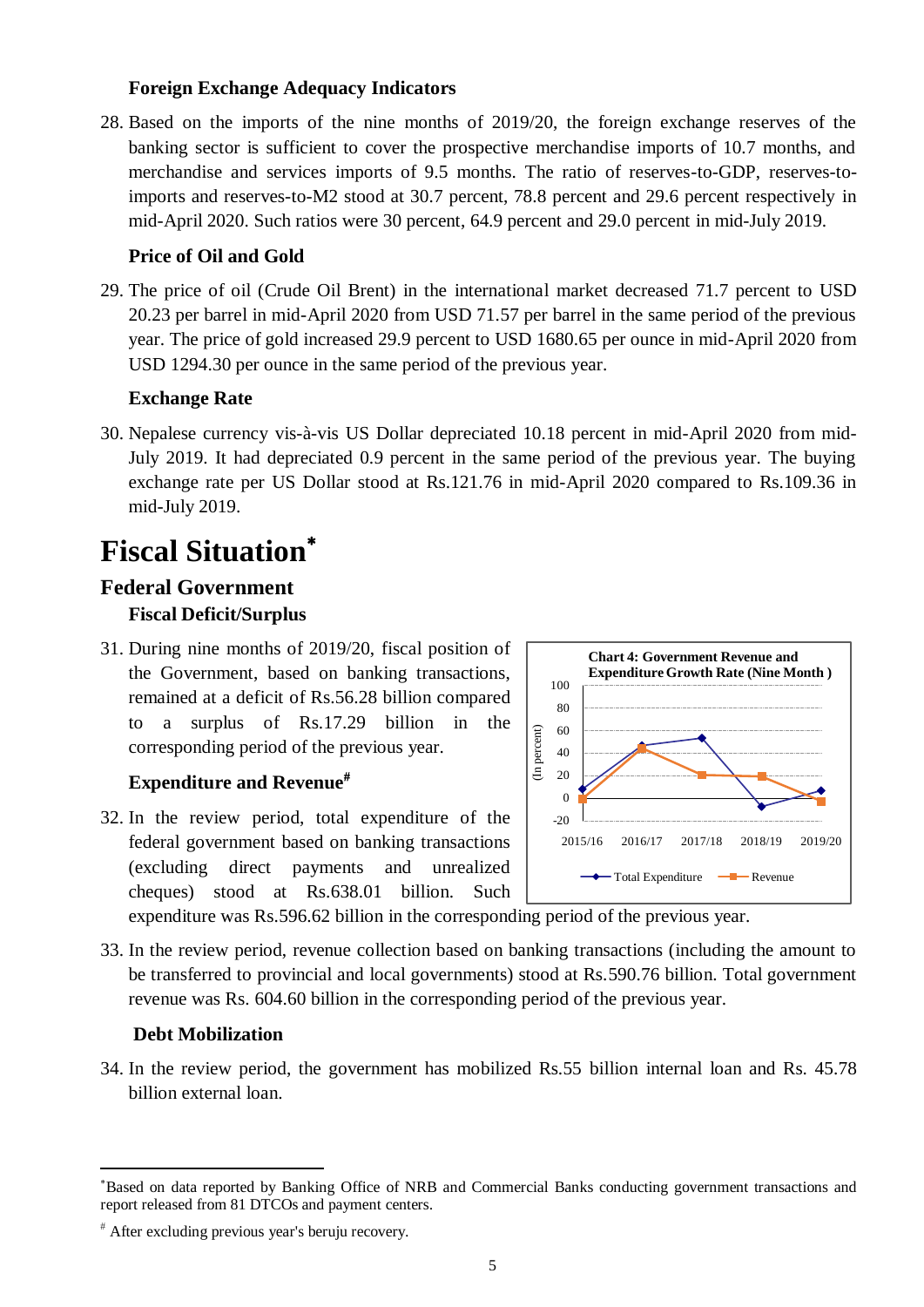#### **Cash Balance**

35. Balance at various accounts of the GoN maintained with NRB remained Rs.162.31 billion (including Rs.62.86 billion in Local Authorities Account) in mid-April 2020.

#### **Province Government**

36. During nine months of 2019/20, total expenditure of the province governments stood at Rs.56.53 billion. In the review period, resources mobilization of province governments was Rs.93.56 billion. In this period, the federal government has transferred Rs.60.54 billion as grants and revenue from divisible fund to province governments. During this period, province governments have mobilized the resource of Rs.33.01 billion from province revenue and other receipts.

## **Monetary Situation**

#### **Money Supply**

- 37. Broad money (M2) increased 8.9 percent in nine months of 2019/20 compared to an increase of 9.3 percent in the corresponding period of the previous year. On y-o-y basis, M2 expanded 15.3 percent in mid-April 2020.
- 38. Net foreign assets (NFA after adjusting foreign exchange valuation gain/loss) increased Rs.36.61 billion (3.7 percent) in the review period compared to a decrease of Rs.64.68 billion (6.1 percent) in the corresponding period of the previous year.
- 39. Reserve money decreased 4.4 percent in the review period compared to a decrease of 10 percent in the corresponding period of the previous year. On y-o-y basis, reserve money increased 4.6 percent in mid-April 2020.

#### **Domestic Credit**

- 40. Domestic credit increased 8.9 percent in the review period compared to an increase of 13.2 percent in the corresponding period of the previous year. On y-o-y basis, domestic credit increased 16.8 percent in mid-April 2020.
- 41. Monetary sector's claim on the private sector increased 12.7 percent in the review period compared to a growth of 16.4 percent in the corresponding period of the previous year. On y-o-y basis, such claims increased 15.4 percent in mid-April 2020.



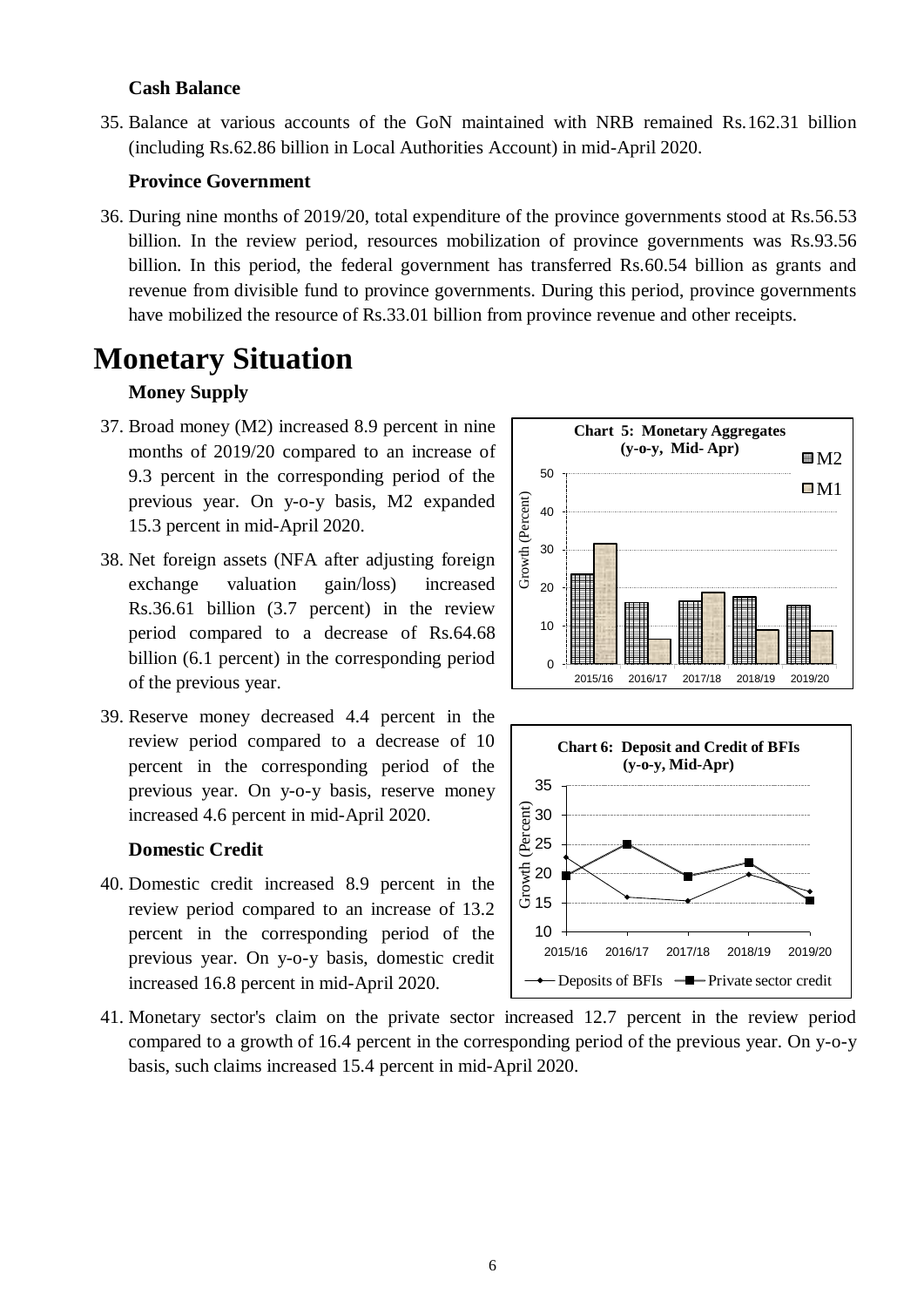#### **Deposit Mobilization**

- 42. Deposits at Banks and Financial Institutions (BFIs) increased 9.7 percent in the review period compared to an increase of 10.6 percent in the corresponding period of the previous year. On y-o-y basis, deposits at BFIs expanded 16.9 percent in mid-April 2020.
- 43. The share of demand, saving, and fixed deposits in total deposits stands at 8.5 percent,

| <b>Table 4: Structure of Deposits at BFIs (Percent)</b> |          |      |              |      |           |      |  |
|---------------------------------------------------------|----------|------|--------------|------|-----------|------|--|
| <b>Deposits</b>                                         | Mid-July |      |              |      | Mid-April |      |  |
|                                                         | 2016     | 2017 | 2018<br>2019 |      | 2019      | 2020 |  |
| Demand                                                  | 9.1      | 8.7  | 9.3          | 9.7  | 8.6       | 8.5  |  |
| Saving                                                  | 43.3     | 35.4 | 34.5         | 32.8 | 33.6      | 32.2 |  |
| Fixed                                                   | 30.5     | 43.2 | 44.8         | 46.3 | 47.3      | 49.3 |  |
| Other                                                   | 17.1     | 12.7 | 11.3         | 11.2 | 10.5      | 10.0 |  |

32.2 percent and 49.3 percent respectively in mid-April 2020 (Table 4). Such shares were 8.6 percent, 33.6 percent and 47.3 percent respectively a year ago.

44. The share of institutional deposits in total deposits of BFIs stands at 44.4 percent in mid-April 2020. Such share was 45.2 percent in mid-April 2019.

#### **Credit Disbursement**

- 45. Credit to the private sector from BFIs increased 11.5 percent in the review period compared to a growth of 16.5 percent in the corresponding period of the previous year. On y-o-y basis, credit to the private sector from BFIs increased 14.3 percent in mid-April 2020.
- 46. Of the total outstanding credit of the BFIs, 65.1 percent is against the collateral of land and building and 13.3 percent against the collateral of current assets (agricultural and non-agricultural products). Such ratios were 64 percent and 14.1 percent respectively a year ago.
- 47. Loan of BFIs to agriculture sector increased 14.8 percent, industrial production sector increased 12.8 percent, construction sector increased 12.4 percent, transportation, communication and public sector increased 14.7 percent and service industry sector increased 19.2 percent in the review period.
- 48. In the review period, term loan extended by BFIs increased 24.7percent, overdraft increased 7.8 percent, trust receipt (import) loan increased 15.9 percent, demand and working capital loan increased 11.3 percent, real estate loan (including residential personal home loan) increased 8.6 percent, margin nature loan increased 4.4 percent and hire purchase loan increased 0.1 percent.

#### **Liquidity Management**

- 49. In the review period, Rs. 186.83 billion liquidity was injected including Rs. 113.77 billion through repo and Rs.73.06 billion through standing liquidity facility (SLF). Rs. 49.53 billion was injected including Rs. 39.53 billion through repo and Rs. 9.72 billion through SLF in the corresponding period of the previous year.
- 50. In the review period, NRB mopped up Rs.58 billion liquidity through open market operations. Liquidity of Rs.100.35 billion was mopped up in the corresponding period of the previous year.
- 51. In the review period, NRB injected liquidity of Rs.305.86 billion through the net purchase of USD 2.67 billion from foreign exchange market. Liquidity of Rs.252.22 billion was injected through the net purchase of USD 2.21 billion in the corresponding period of the previous year.
- 52. NRB purchased Indian currency (INR) equivalent to Rs.350.09 billion through the sale of USD 3.06 billion in the review period. INR equivalent to Rs.393.77 billion was purchased through the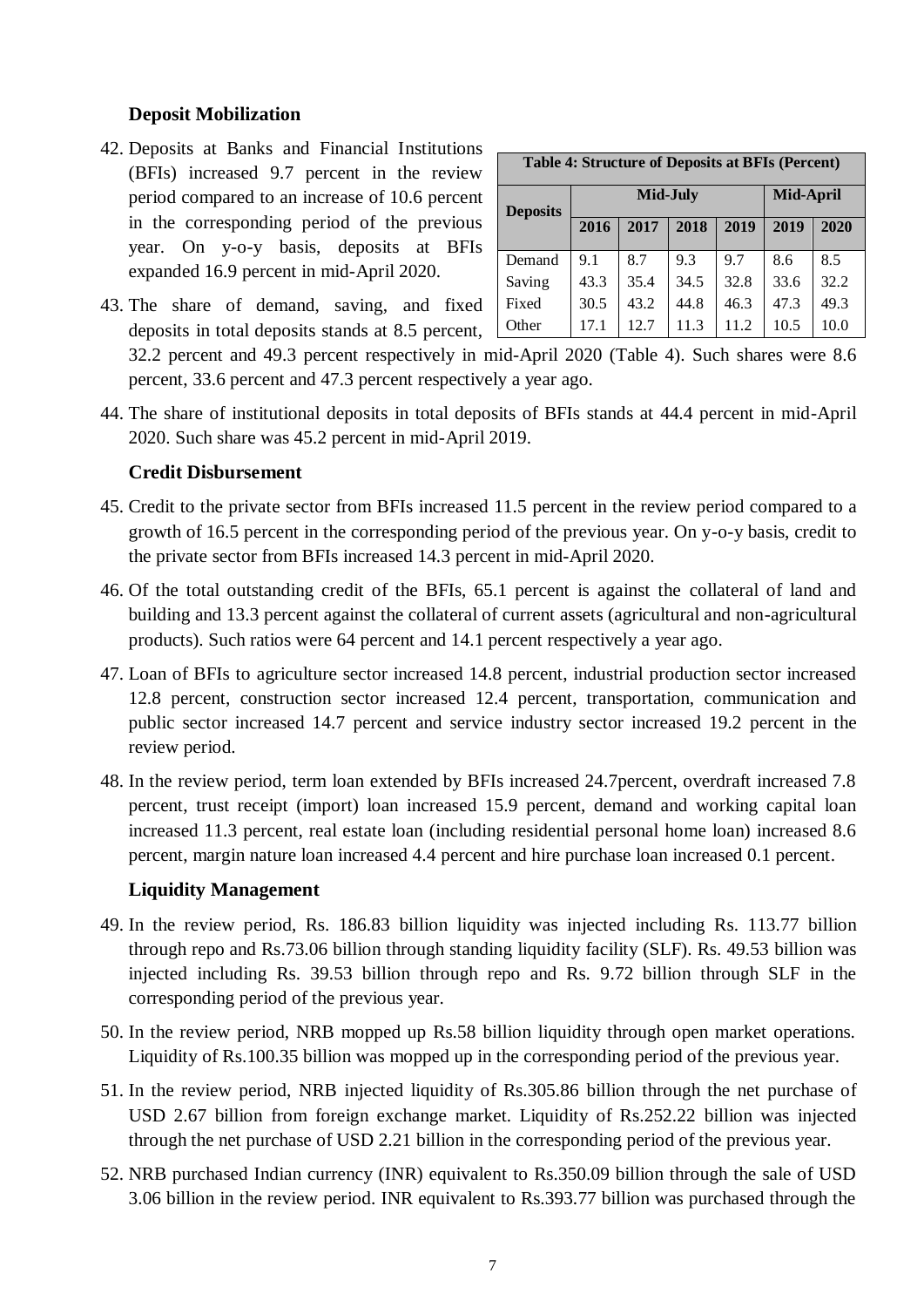sale of USD 3.16 billion and other convertible foreign currencies in the corresponding period of the previous year.

## **Refinance**

- 53. The outstanding refinance facility provided by the NRB at a concessional rate for promoting productive sector activities and export amounted to Rs.18.31 billion in mid-April 2020. Of which, general refinance of Rs.15.21 billion and export refinance of Rs.744.4 million was availed.
- 54. The outstanding amount of refinance extended to BFIs for providing concessional housing loan to earthquake victims stands at Rs.1.89 billion as of mid-April 2020. The number of earthquake victims utilizing such loan is 1,592.

## **Concessional Loan**

55. The outstanding concessional loan extended to 23,409 borrowers for selected agriculture and livestock businesses stands Rs.50.47 billion as of mid-April 2020. The concessional loan outstanding to other headings remains Rs.3.41 billion utilized by 5,250 beneficiaries.

## **Inter-bank Transaction**

56. In the review period, inter-bank transactions among commercial banks amounted to Rs. 1262.27 billion and among banks and financial institutions (excluding transactions among commercial banks) Rs.116.53 billion. Such transactions were Rs.1150.80 billion and Rs.159.82 billion respectively in the corresponding period of the previous year.

## **Interest Rates**

- 57. The weighted average 91-day Treasury bills rate decreased to 2.13 percent in the ninth month of 2019/20 from 4.44 percent a year ago. The weighted average inter-bank transaction rate among commercial banks, which was 5.28 percent a year ago, decreased to 2.13 percent in the review month.
- 58. The average base rate of commercial banks decreased to 9.36 percent in the review month from 9.64 percent a year ago. Weighted average deposit and lending rates of commercial banks stood at 6.74 percent and 11.77 percent respectively in the review month. Such rates were 6.67 percent and 12.28 percent respectively in the corresponding month of the previous year.

## **Merger and Acquisition**

59. After the introduction of merger and acquisition policy by this Bank, the number of BFIs involved in this process reached 187. Out of which, the license of 142 BFIs was revoked thereby forming 45 BFIs.

#### **Financial Access**

- 60. Of the total 753 local levels, commercial banks extended their branches at 746 levels as of mid-April 2020 (Table 5).
- 61. The total number of BFIs licensed by NRB is 162 in mid-April 2020 (Table 6). Of which, 27 commercial banks, 23 development banks, 22 finance companies, 89 microfinance

financial institutions and 1 infrastructure development bank are in operation. The number of BFIs branches reached 9,692 in mid-April 2020 from 8,686 in mid-July 2019.

| <b>Table 5: Presence of Commercial</b><br><b>Banks at Local Levels (Mid-April,</b><br>2020) |                                                                                           |     |  |  |  |  |
|---------------------------------------------------------------------------------------------|-------------------------------------------------------------------------------------------|-----|--|--|--|--|
| <b>Province</b>                                                                             | No. of<br><b>Local Levels</b><br>Local<br>having Bank<br><b>Levels</b><br><b>Branches</b> |     |  |  |  |  |
| Province 1                                                                                  | 137                                                                                       | 136 |  |  |  |  |
| Province 2                                                                                  | 136                                                                                       | 136 |  |  |  |  |
| <b>Bagmati</b>                                                                              | 119                                                                                       | 117 |  |  |  |  |
| Gandaki                                                                                     | 85                                                                                        | 84  |  |  |  |  |
| Province 5                                                                                  | 109                                                                                       | 109 |  |  |  |  |
| Karnali                                                                                     | 79                                                                                        | 78  |  |  |  |  |
| <b>Far West</b>                                                                             | 88                                                                                        | 86  |  |  |  |  |
| 753<br>Total<br>746                                                                         |                                                                                           |     |  |  |  |  |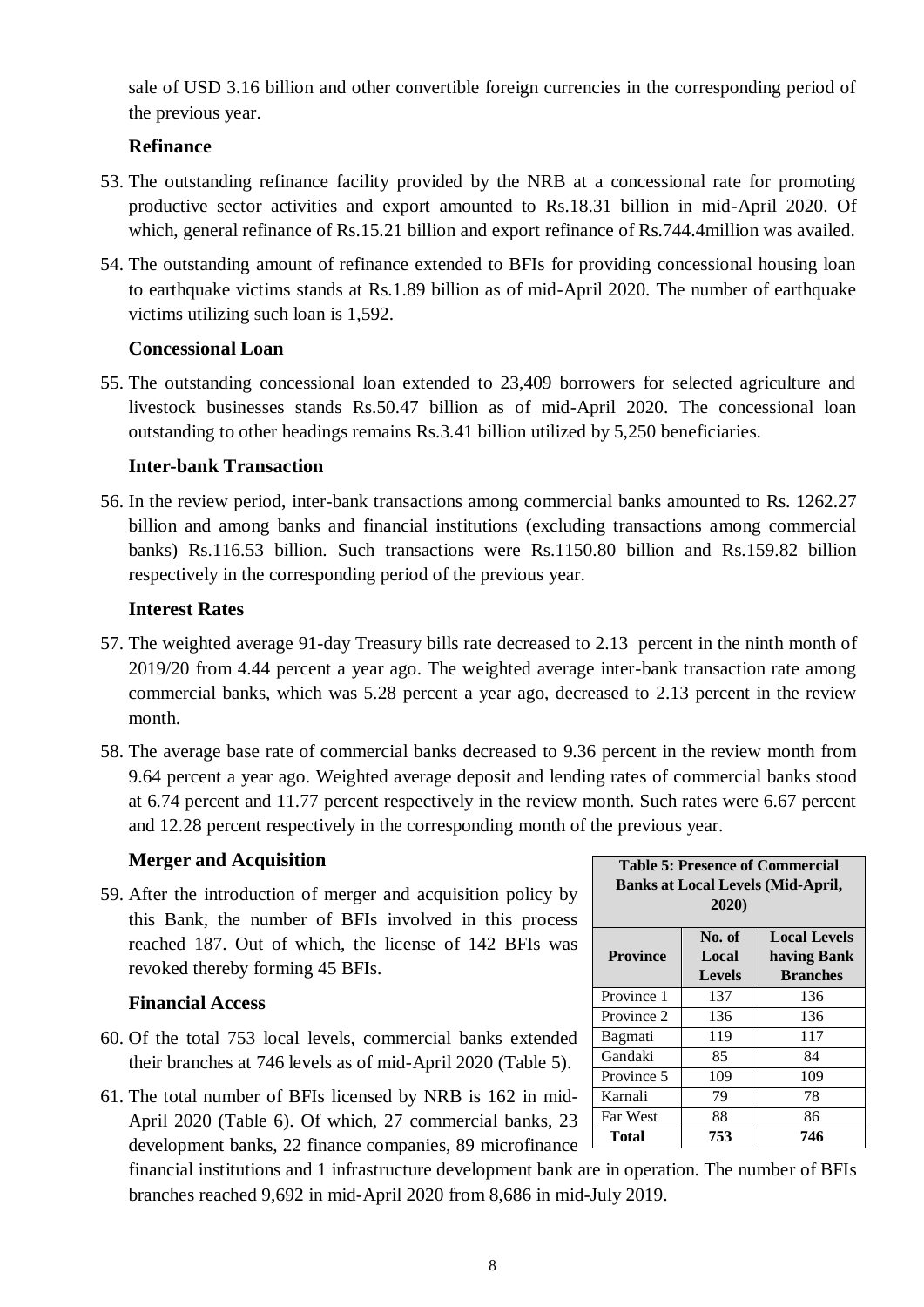| Table 6: Number of BFIs and their Branches* |                       |                 |                 |                         |                 |                 |
|---------------------------------------------|-----------------------|-----------------|-----------------|-------------------------|-----------------|-----------------|
|                                             | <b>Number of BFIs</b> |                 |                 | <b>Branches of BFIs</b> |                 |                 |
| <b>Bank and Financial Institutions</b>      | Mid-Jul<br>2018       | Mid-Jul<br>2019 | Mid-Apr<br>2020 | Mid-Jul<br>2018         | Mid-Jul<br>2019 | Mid-Apr<br>2020 |
| <b>Commercial Banks</b>                     | 28                    | 28              | 27              | 3023                    | 3585            | 4218            |
| <b>Development Banks</b>                    | 33                    | 29              | 23              | 993                     | 1267            | 1216            |
| <b>Finance Companies</b>                    | 25                    | 23              | 22              | 186                     | 205             | 239             |
| Microfinance Financial Institutions         | 65                    | 90              | 89              | 2449                    | 3629            | 4019            |
| <b>Infrastructure Development Bank</b>      |                       |                 |                 |                         |                 |                 |
| <b>Total</b>                                | 151                   | 171             | 162             | 6651                    | 8686            | 9692            |

 **\*** Detailed information is available at<http://emap.nrb.org.np/>

# **Capital Market**

- 62. Nepal Stock Exchange has remained closed from 23rd March 2020 due to the preventive measures adopted by the Government of Nepal in order to contain the spread of Covid-19.
- 63. The NEPSE index stood at 1251.5 points in mid-April 2020 compared to 1184 points in mid-April 2019. Such index was 1259 in mid-July 2019.
- 64. Stock market capitalization in mid-April 2020 stood Rs. 1600.20 billion compared to Rs. 1567.50 billion in mid-July 2019.



- 65. The number of companies listed at NEPSE stood 212, out of which 148 are Bank and Financial Institutions(BFIs) and insurance companies, 33 hydropower companies, 19 manufacturing and processing industries, 4 hotels, 4 trading companies and 4 others. The number of companies listed at NEPSE was 215 in mid-July 2019.
- 66. The share of BFIs and insurance companies in stock market capitalization is 80.1 percent. Such share for hydropower companies is 5.9 percent, manufacturing and processing industries 3.7 percent, hotels 1.3 percent, trading companies 0.3 percent and the share of other sector companies is 8.8 percent.
- 67. The paid-up value of the 4.70 billion listed shares at NEPSE stood at Rs. 460.46 billion in mid-April 2020.
- 68. Securities worth Rs 81.55 billion were listed at NEPSE during the nine months of 2019/20. Such securities comprise bonus shares worth Rs. 26.25 billion, debenture worth Rs. 21.46 billion, ordinary shares worth Rs. 12.16 billion, mutual fund worthRs. 5.75 billion, right shares worth Rs. 4.11 billion and others worth Rs. 11.83 billion.
- 69. Securities Board of Nepal approved the total issuance of securities worth Rs. 30.89 billion in the review period, which includes debentures worth Rs. 21.45 billion, right share worth Rs. 4.41 billion, ordinary share worth Rs. 3.23 billion and mutual fund worth Rs. 1.80 billion.